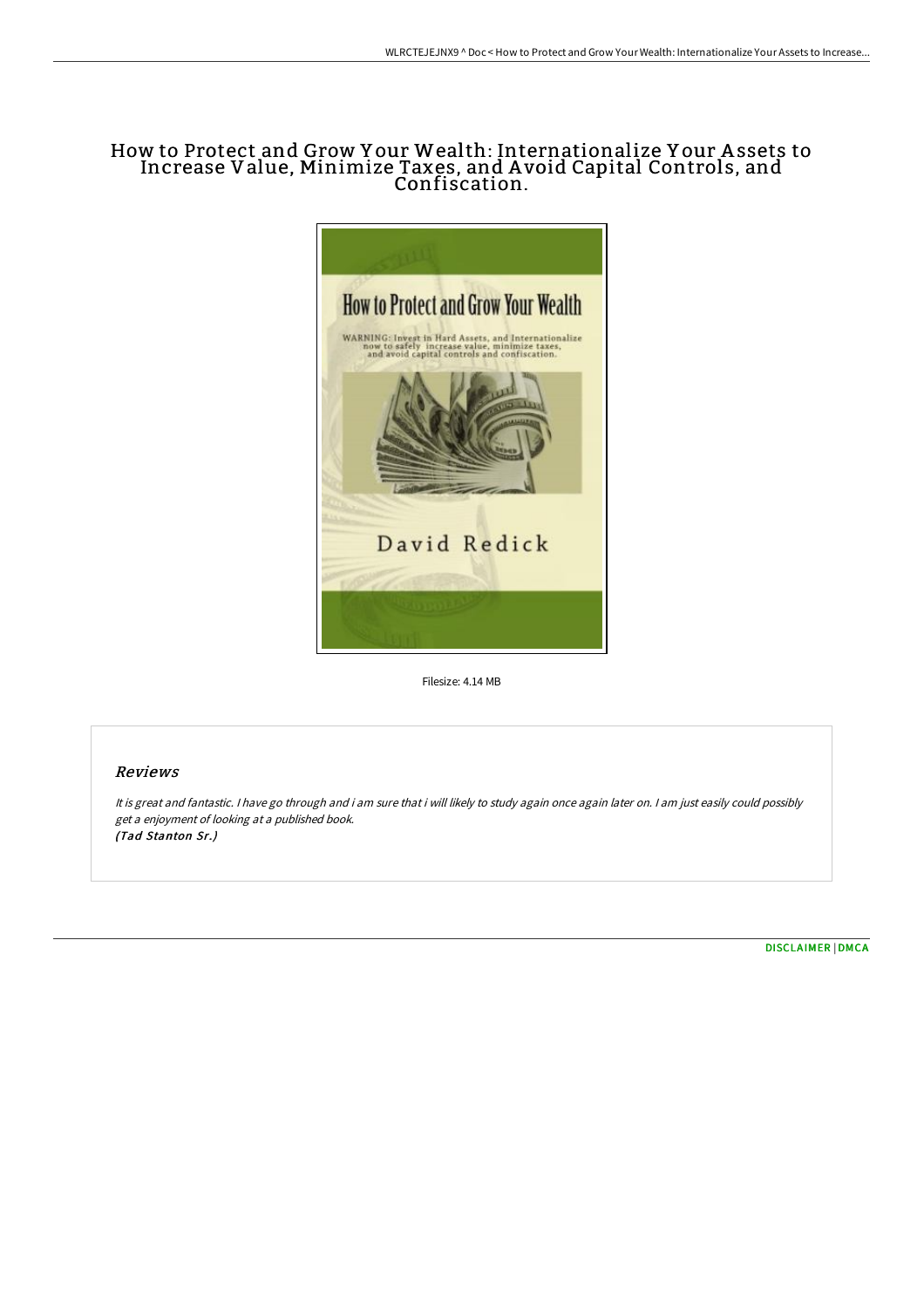## HOW TO PROTECT AND GROW YOUR WEALTH: INTERNATIONALIZE YOUR ASSETS TO INCREASE VALUE, MINIMIZE TAXES, AND AVOID CAPITAL CONTROLS, AND CONFISCATION.



To get How to Protect and Grow Your Wealth: Internationalize Your Assets to Increase Value, Minimize Taxes, and Avoid Capital Controls, and Confiscation. PDF, remember to refer to the link below and save the file or gain access to other information which might be in conjuction with HOW TO PROTECT AND GROW YOUR WEALTH: INTERNATIONALIZE YOUR ASSETS TO INCREASE VALUE, MINIMIZE TAXES, AND AVOID CAPITAL CONTROLS, AND CONFISCATION. ebook.

Createspace Independent Publishing Platform, United States, 2014. Paperback. Book Condition: New. 229 x 152 mm. Language: English . Brand New Book \*\*\*\*\* Print on Demand \*\*\*\*\*.In addition to the traditional investment diversification of asset classes, the concept of Protect and Grow Your Assets considers; 1) The ongoing decrease in purchasing power (PP) of the USD (as revealed in pricing of goods and services, and foreign exchange rate), and 2) The threat of increased taxes, capital controls, and confiscation by the U.S. government. This book offers solutions based on; 1) Internationalization of assets into nations with strong economies, low capital controls and taxes, and a stable legal and monetary system, 2) Creation of a Multi-Generation Succession Program , managed by an International Business Corporation , and 3) Use of Charitable Trusts for tax minimization. This approach requires a Wealth Management Plan which considers the economic trends and monetary and fiscal policies of many nations, and which ones to deal with based on whether the PP of their currency, and value of real estate and securities is likely to rise or fall.

R Read How to Protect and Grow Your Wealth: [Internationalize](http://albedo.media/how-to-protect-and-grow-your-wealth-internationa.html) Your Assets to Increase Value, Minimize Taxes, and Avoid Capital Controls, and Confiscation. Online

Download PDF How to Protect and Grow Your Wealth: [Internationalize](http://albedo.media/how-to-protect-and-grow-your-wealth-internationa.html) Your Assets to Increase Value, Minimize Taxes, and Avoid Capital Controls, and Confiscation.